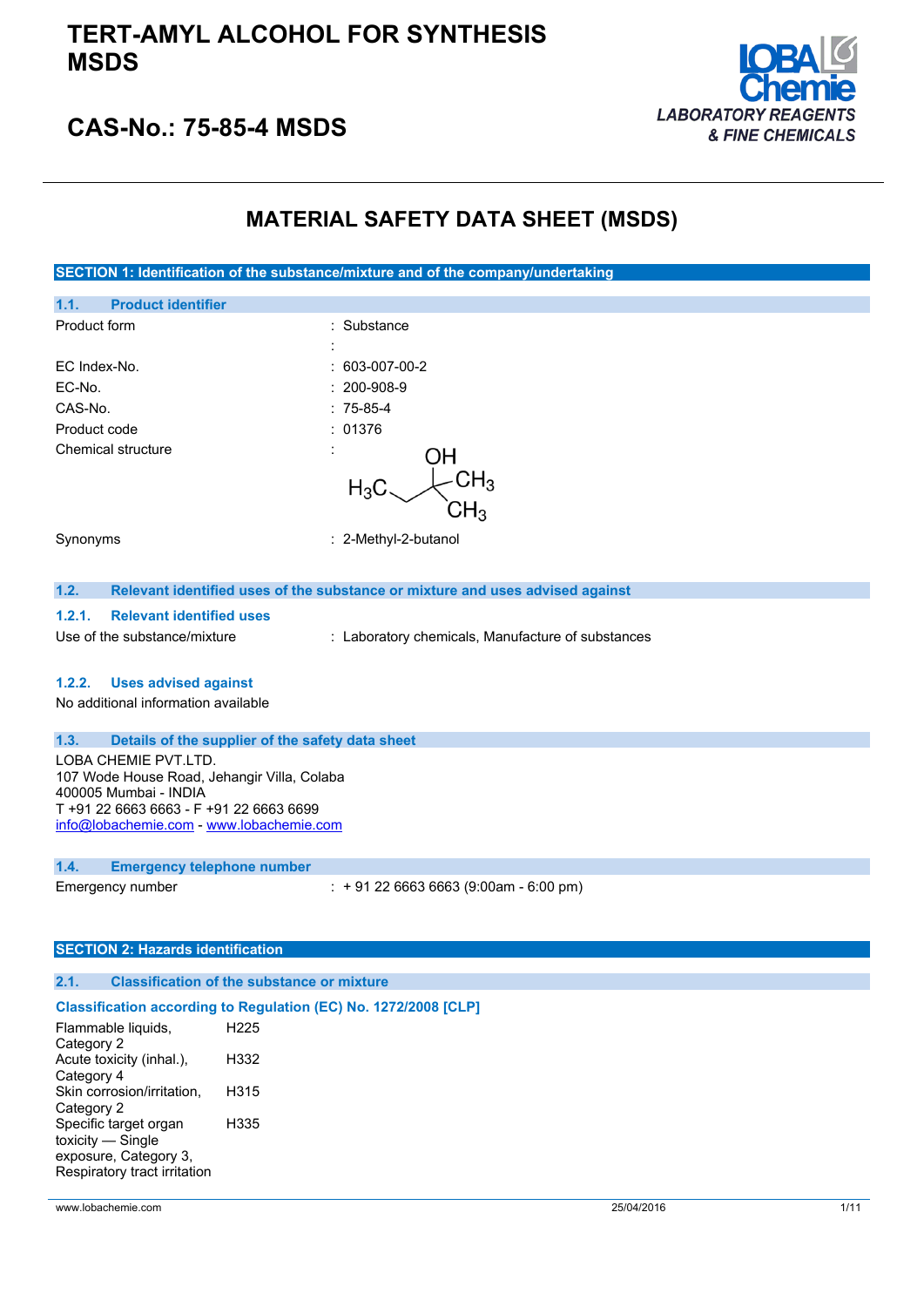Safety Data Sheet

according to Regulation (EC) No. 1907/2006 (REACH) with its amendment Regulation (EU) 2015/830

Full text of hazard classes and H-statements : see section 16

#### **Classification according to Directive 67/548/EEC [DSD] or 1999/45/EC [DPD]** F; R11 Xn; R20 Xi; R37/38 Full text of R-phrases: see section 16

#### **Adverse physicochemical, human health and environmental effects** No additional information available

| 2.2.<br><b>Label elements</b>                              |                                                                                                                                                          |
|------------------------------------------------------------|----------------------------------------------------------------------------------------------------------------------------------------------------------|
| Labelling according to Regulation (EC) No. 1272/2008 [CLP] |                                                                                                                                                          |
| Hazard pictograms (CLP)                                    |                                                                                                                                                          |
|                                                            | GHS02<br>GHS07                                                                                                                                           |
| Signal word (CLP)                                          | : Danger                                                                                                                                                 |
| Hazard statements (CLP)                                    | : H225 - Highly flammable liquid and vapour.<br>H315 - Causes skin irritation.<br>H332 - Harmful if inhaled.<br>H335 - May cause respiratory irritation. |
| Precautionary statements (CLP)                             | : P210 - Keep away from heat, hot surfaces. No smoking.<br>P261 - Avoid breathing vapours, dust, fume, gas.                                              |

#### **2.3. Other hazards**

No additional information available

| <b>SECTION 3: Composition/information on ingredients</b> |  |
|----------------------------------------------------------|--|
|                                                          |  |
|                                                          |  |
| : tert-AMYL ALCOHOL FOR SYNTHESIS                        |  |
| $: 75-85-4$                                              |  |
| $: 200 - 908 - 9$                                        |  |
| $: 603-007-00-2$                                         |  |
|                                                          |  |

Full text of R- and H-statements: see section 16

| 3.2.           | <b>Mixtures</b>    |            |                    |
|----------------|--------------------|------------|--------------------|
| Not applicable |                    |            |                    |
|                | www.lobachemie.com | 25/04/2016 | 2/11<br><u>.</u> , |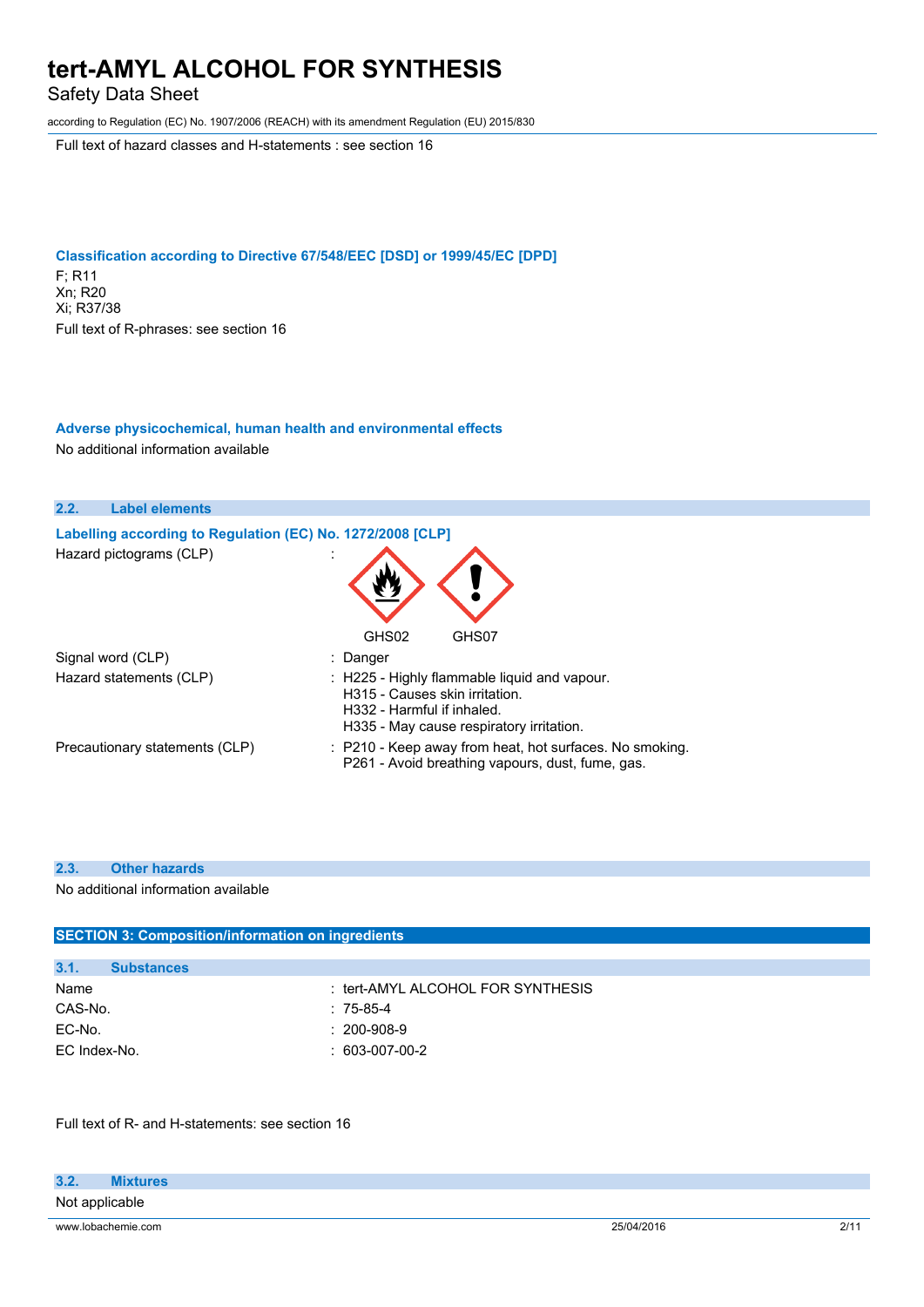Safety Data Sheet

according to Regulation (EC) No. 1907/2006 (REACH) with its amendment Regulation (EU) 2015/830

| <b>SECTION 4: First aid measures</b>                                          |                                                                                                                                                       |
|-------------------------------------------------------------------------------|-------------------------------------------------------------------------------------------------------------------------------------------------------|
| 4.1.<br><b>Description of first aid measures</b>                              |                                                                                                                                                       |
| First-aid measures after inhalation                                           | : Remove person to fresh air and keep comfortable for breathing. Call a POISON<br>CENTER/doctor if you feel unwell.                                   |
| First-aid measures after skin contact                                         | Wash with plenty of water/ Wash contaminated clothing before reuse. Get<br>medical advice/attention.                                                  |
| First-aid measures after eye contact                                          | Rinse cautiously with water for several minutes. Remove contact lenses, if present<br>and easy to do. Continue rinsing. Get medical advice/attention. |
| First-aid measures after ingestion                                            | : Rinse mouth. Get medical advice/attention.                                                                                                          |
| 4.2.<br>Most important symptoms and effects, both acute and delayed           |                                                                                                                                                       |
| Symptoms/effects after inhalation                                             | : May cause respiratory irritation.                                                                                                                   |
| Symptoms/effects after skin contact                                           | : Causes skin irritation.                                                                                                                             |
| 4.3.                                                                          | Indication of any immediate medical attention and special treatment needed                                                                            |
| Treat symptomatically.                                                        |                                                                                                                                                       |
| <b>SECTION 5: Firefighting measures</b>                                       |                                                                                                                                                       |
| 5.1.<br><b>Extinguishing media</b>                                            |                                                                                                                                                       |
| Suitable extinguishing media                                                  | : Carbon dioxide. Dry powder. Foam. Water spray.                                                                                                      |
| Unsuitable extinguishing media                                                | : Do not use a heavy water stream.                                                                                                                    |
| Special hazards arising from the substance or mixture<br>5.2.                 |                                                                                                                                                       |
| Fire hazard                                                                   | : Highly flammable liquid and vapour.                                                                                                                 |
| <b>Explosion hazard</b>                                                       | : May form flammable/explosive vapour-air mixture.                                                                                                    |
| 5.3.<br><b>Advice for firefighters</b>                                        |                                                                                                                                                       |
| Protection during firefighting                                                | : Do not enter fire area without proper protective equipment, including respiratory                                                                   |
|                                                                               | protection.                                                                                                                                           |
| <b>SECTION 6: Accidental release measures</b>                                 |                                                                                                                                                       |
| 6.1.                                                                          | Personal precautions, protective equipment and emergency procedures                                                                                   |
| General measures                                                              | : Remove ignition sources. Use special care to avoid static electric charges. No open<br>flames. No smoking.                                          |
| 6.1.1.<br>For non-emergency personnel                                         |                                                                                                                                                       |
| <b>Emergency procedures</b>                                                   | : Evacuate unnecessary personnel.                                                                                                                     |
| For emergency responders<br>6.1.2.                                            |                                                                                                                                                       |
| Protective equipment                                                          | : Use personal protective equipment as required.                                                                                                      |
| <b>Emergency procedures</b>                                                   | : Ventilate area.                                                                                                                                     |
| 6.2.<br><b>Environmental precautions</b><br>Avoid release to the environment. |                                                                                                                                                       |
| 6.3.<br>Methods and material for containment and cleaning up                  |                                                                                                                                                       |
|                                                                               |                                                                                                                                                       |
| Methods for cleaning up                                                       | : Collect spillage. On land, sweep or shovel into suitable containers.                                                                                |
| <b>Reference to other sections</b><br>6.4.                                    |                                                                                                                                                       |
| No additional information available                                           |                                                                                                                                                       |
| <b>SECTION 7: Handling and storage</b>                                        |                                                                                                                                                       |
| <b>Precautions for safe handling</b><br>7.1.                                  |                                                                                                                                                       |
| Additional hazards when processed                                             | : Handle empty containers with care because residual vapours are flammable.                                                                           |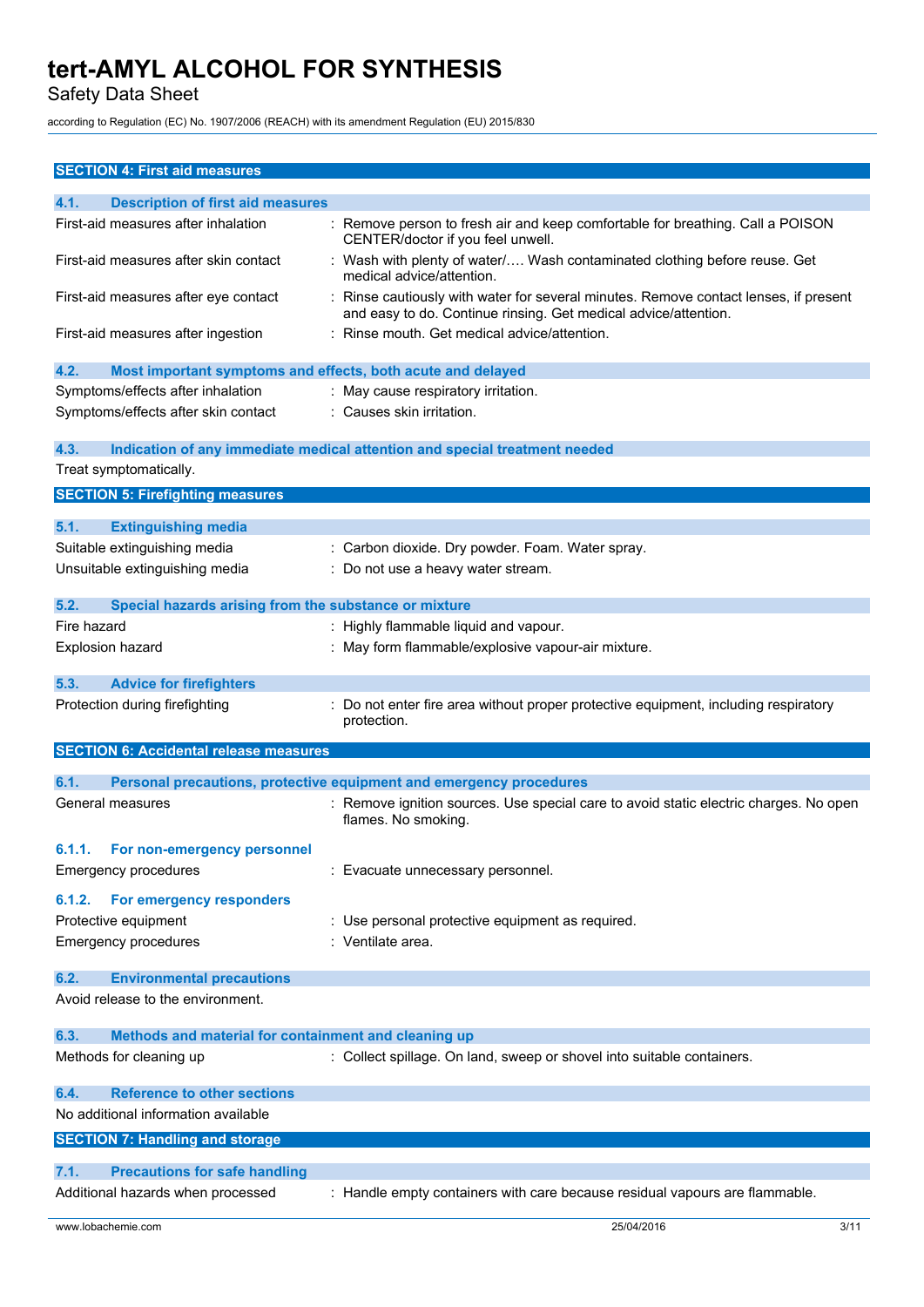Safety Data Sheet

according to Regulation (EC) No. 1907/2006 (REACH) with its amendment Regulation (EU) 2015/830

| Precautions for safe handling                                               | : Avoid contact with skin and eyes. Use only non-sparking tools. Keep away from<br>sources of ignition - No smoking. Use only outdoors or in a well-ventilated area. Do<br>not breathe vapours. |
|-----------------------------------------------------------------------------|-------------------------------------------------------------------------------------------------------------------------------------------------------------------------------------------------|
| Hygiene measures                                                            | : Do not eat, drink or smoke when using this product. Wash hands and other exposed<br>areas with mild soap and water before eating, drinking or smoking and when leaving<br>work.               |
| 7.2.<br><b>Conditions for safe storage, including any incompatibilities</b> |                                                                                                                                                                                                 |
| Technical measures                                                          | : Proper grounding procedures to avoid static electricity should be followed.<br>Ground/bond container and receiving equipment.                                                                 |
| Storage conditions                                                          | : Keep in fireproof place. Keep container tightly closed.                                                                                                                                       |
| Incompatible materials                                                      | : Heat sources.                                                                                                                                                                                 |
| 7.3.<br><b>Specific end use(s)</b>                                          |                                                                                                                                                                                                 |
| No additional information available                                         |                                                                                                                                                                                                 |
| <b>SECTION 8: Exposure controls/personal protection</b>                     |                                                                                                                                                                                                 |

#### **8.1. Control parameters**

No additional information available

| <b>Exposure controls</b><br>8.2.                              |                                                                    |
|---------------------------------------------------------------|--------------------------------------------------------------------|
| Hand protection                                               | Protective gloves                                                  |
| Eye protection                                                | Chemical goggles or safety glasses                                 |
| Skin and body protection                                      | : Wear suitable protective clothing                                |
| Respiratory protection                                        | : [In case of inadequate ventilation] wear respiratory protection. |
| <b>SECTION 9: Physical and chemical properties</b>            |                                                                    |
| 9.1.<br>Information on basic physical and chemical properties |                                                                    |
| Physical state                                                | : Liquid                                                           |
| Colour                                                        | : Clear Colorless.                                                 |
| Odour                                                         | : camphor odor.                                                    |
| Odour threshold                                               | : No data available                                                |
| pH                                                            | : 6 at 118 g/l at 20 °C                                            |
| Relative evaporation rate (butylacetate=1)                    | : No data available                                                |
| Melting point                                                 | $: -12 °C$                                                         |
| Freezing point                                                | : No data available                                                |
| Boiling point                                                 | : 102 °C                                                           |
| Flash point                                                   | : 20 $^{\circ}$ C                                                  |
| Auto-ignition temperature                                     | : 437 $^{\circ}$ C                                                 |
| Decomposition temperature                                     | : No data available                                                |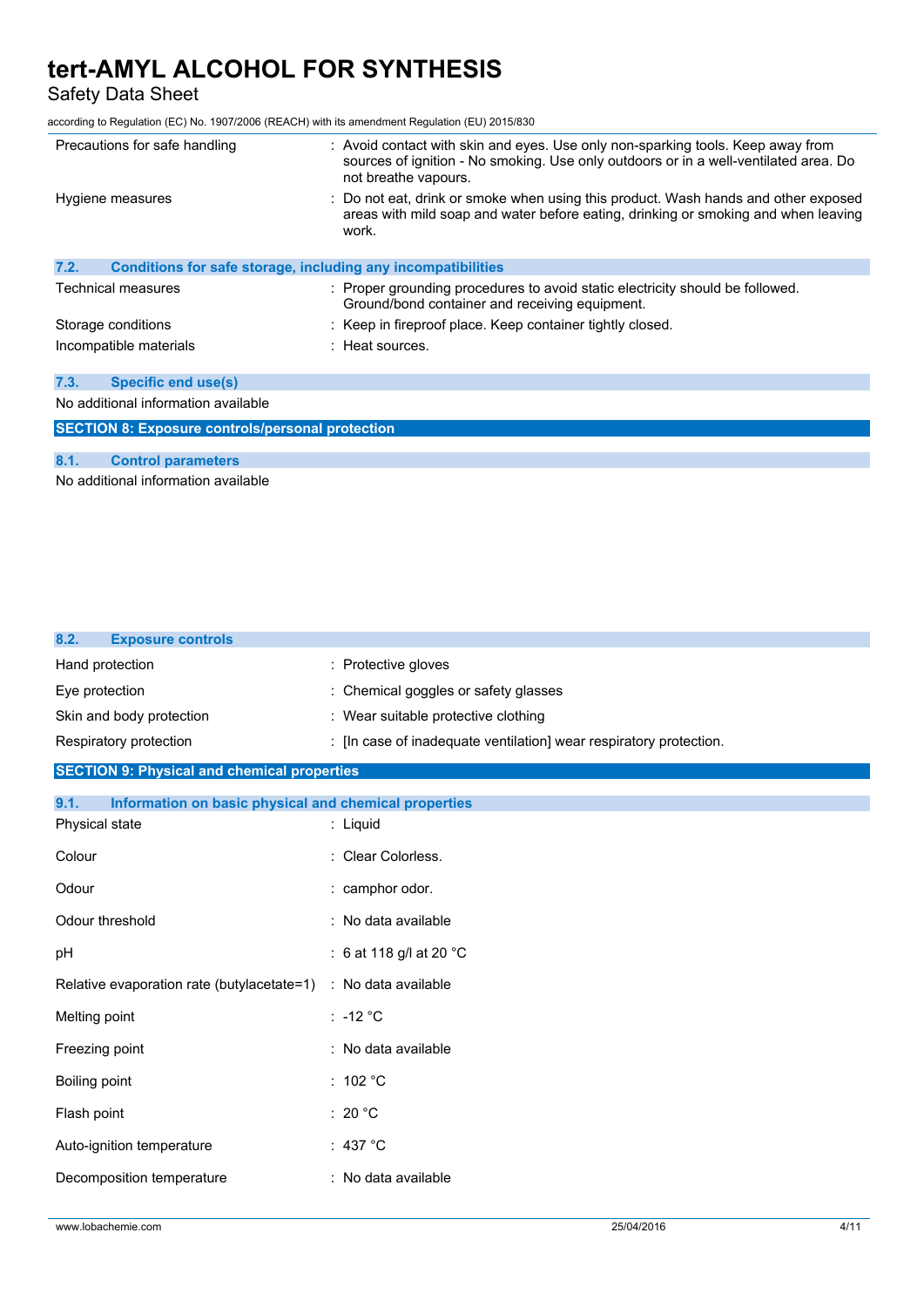Safety Data Sheet

according to Regulation (EC) No. 1907/2006 (REACH) with its amendment Regulation (EU) 2015/830

| coording to regulation (EO) No. Toon/2000 (NE/NOTT) with its amendment regulation (EO) 2010/000 |                                                             |
|-------------------------------------------------------------------------------------------------|-------------------------------------------------------------|
| Flammability (solid, gas)                                                                       | : Flammable<br>Highly flammable liquid and vapour.          |
| Vapour pressure                                                                                 | $: 16$ hPa                                                  |
| Relative vapour density at 20 °C                                                                | : 3                                                         |
| Relative density                                                                                | : No data available                                         |
| Density<br>Relative gas density<br>Solubility                                                   | : $0.81$ g/cm <sup>3</sup><br>: 3.04<br>: No data available |
| Log Pow                                                                                         | : 0.77                                                      |
| Viscosity, kinematic                                                                            | : No data available                                         |
| Viscosity, dynamic                                                                              | : No data available                                         |
| Explosive properties                                                                            | : No data available                                         |
| Oxidising properties                                                                            | : No data available                                         |
| <b>Explosive limits</b>                                                                         | $: 0.012 - 0.09$ vol %                                      |
| <b>Other information</b><br>9.2.                                                                |                                                             |
| No additional information available                                                             |                                                             |
| <b>SECTION 10: Stability and reactivity</b>                                                     |                                                             |
| 10.1.<br><b>Reactivity</b>                                                                      |                                                             |
| No additional information available                                                             |                                                             |
| <b>Chemical stability</b><br>10.2.                                                              |                                                             |
| Stable under normal conditions.                                                                 |                                                             |
| <b>Possibility of hazardous reactions</b><br>10.3.                                              |                                                             |
| No additional information available                                                             |                                                             |

#### **10.4. Conditions to avoid**

Open flame. Heat. Sparks.

#### **10.5. Incompatible materials**

No additional information available

#### **10.6. Hazardous decomposition products**

May release flammable gases.

| <b>SECTION 11: Toxicological information</b>  |                                                        |
|-----------------------------------------------|--------------------------------------------------------|
|                                               |                                                        |
| 11.1.<br>Information on toxicological effects |                                                        |
| Acute toxicity                                | : Inhalation: Harmful if inhaled.                      |
| Skin corrosion/irritation                     | : Causes skin irritation.<br>pH: 6 at 118 g/l at 20 °C |
| Serious eye damage/irritation                 | : Not classified<br>pH: 6 at 118 g/l at 20 °C          |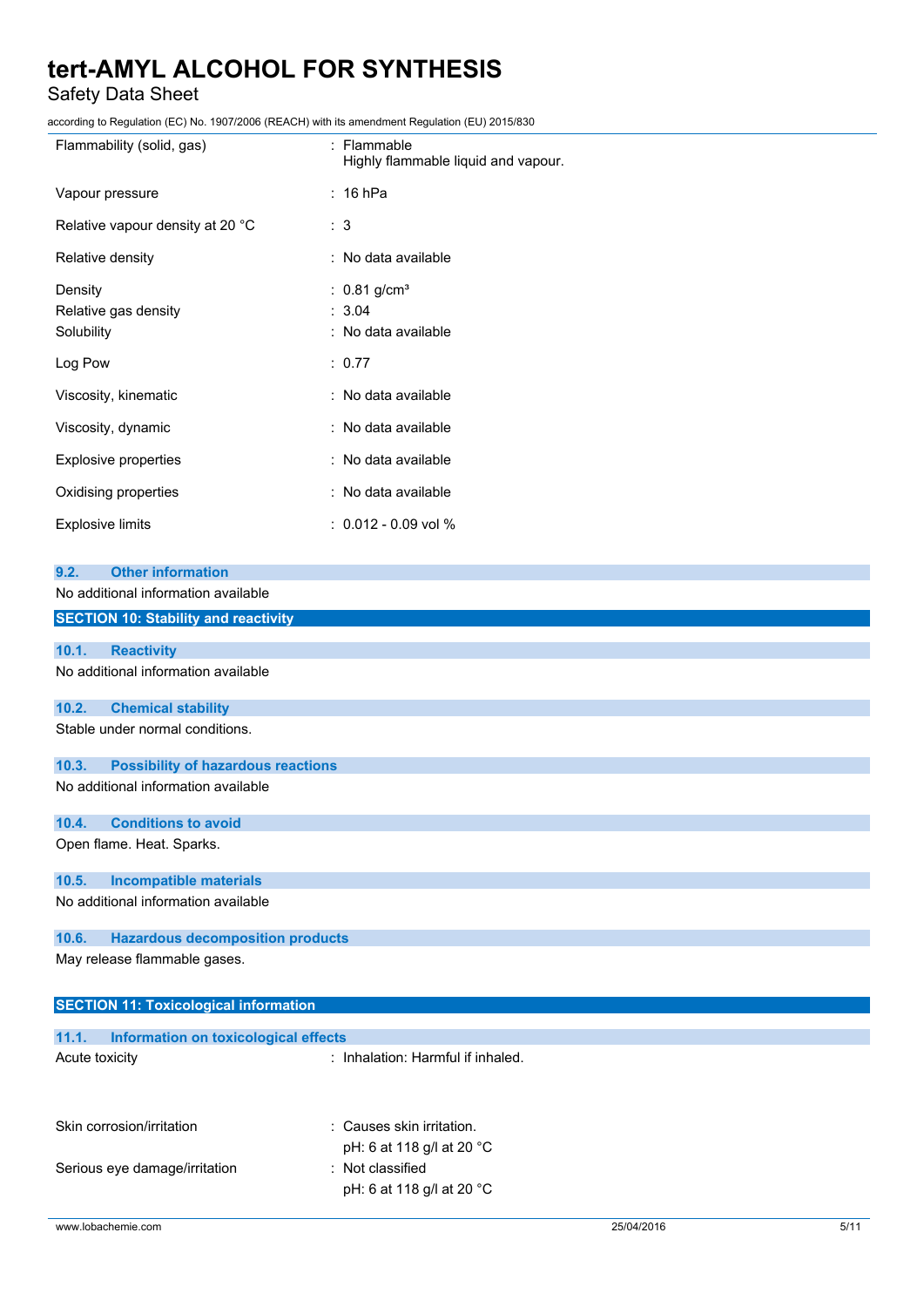### Safety Data Sheet

according to Regulation (EC) No. 1907/2006 (REACH) with its amendment Regulation (EU) 2015/830

| Respiratory or skin sensitisation | : Not classified                    |
|-----------------------------------|-------------------------------------|
| Germ cell mutagenicity            | : Not classified                    |
| Carcinogenicity                   | $\therefore$ Not classified         |
|                                   |                                     |
| Reproductive toxicity             | $\colon$ Not classified             |
| STOT-single exposure              | : May cause respiratory irritation. |
|                                   |                                     |
| STOT-repeated exposure            | $:$ Not classified                  |
|                                   |                                     |
| Aspiration hazard                 | $\pm$ Not classified                |
|                                   |                                     |

| <b>SECTION 12: Ecological information</b> |
|-------------------------------------------|
|                                           |
| 12.1. Toxicity                            |
| No additional information available       |

| 12.2. Persistence and degradability |
|-------------------------------------|
| No additional information available |

| 12.3.                                     | <b>Bioaccumulative potential</b> |  |
|-------------------------------------------|----------------------------------|--|
| tert-AMYL ALCOHOL FOR SYNTHESIS (75-85-4) |                                  |  |
| Log Pow                                   |                                  |  |

#### **12.4. Mobility in soil**

No additional information available

#### **12.5. Results of PBT and vPvB assessment**

No additional information available

| 12.6.<br><b>Other adverse effects</b><br>No additional information available                                       |                                                                                                                                                                                                                                               |
|--------------------------------------------------------------------------------------------------------------------|-----------------------------------------------------------------------------------------------------------------------------------------------------------------------------------------------------------------------------------------------|
| <b>SECTION 13: Disposal considerations</b>                                                                         |                                                                                                                                                                                                                                               |
| 13.1.<br><b>Waste treatment methods</b><br>Product/Packaging disposal<br>recommendations<br>Additional information | Dispose of contents/container to hazardous or special waste collection point, in<br>accordance with local, regional, national and/or international regulation.<br>: Handle empty containers with care because residual vapours are flammable. |

**SECTION 14: Transport information**

In accordance with ADR / RID / IMDG / IATA / ADN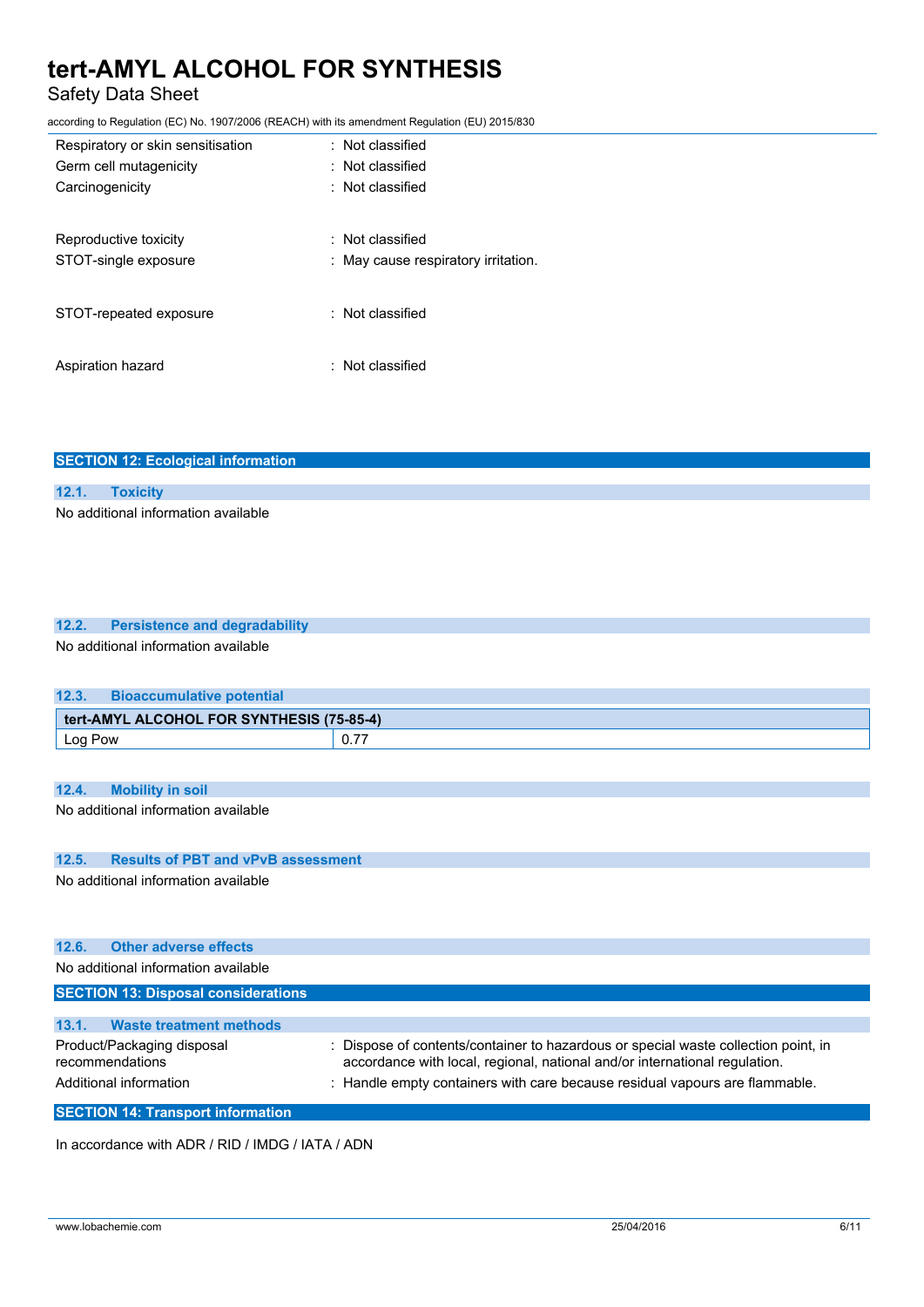Safety Data Sheet

according to Regulation (EC) No. 1907/2006 (REACH) with its amendment Regulation (EU) 2015/830

| 14.1.<br><b>UN number</b>                  |                                   |
|--------------------------------------------|-----------------------------------|
| UN-No. (ADR)                               | : 1105                            |
| UN-No. (IMDG)                              | : 1105                            |
| UN-No. (IATA)                              | : 1105                            |
| UN-No. (ADN)                               | : 1105                            |
| UN-No. (RID)                               | : 1105                            |
| 14.2.<br><b>UN proper shipping name</b>    |                                   |
| Proper Shipping Name (ADR)                 | : PENTANOLS                       |
| Proper Shipping Name (IMDG)                | : PENTANOLS                       |
| Proper Shipping Name (IATA)                | : Pentanols                       |
| Proper Shipping Name (ADN)                 | : PENTANOLS                       |
| Proper Shipping Name (RID)                 | : PENTANOLS                       |
| Transport document description (ADR)       | : UN 1105 PENTANOLS, 3, II, (D/E) |
| Transport document description (IMDG)      | : UN 1105 PENTANOLS, 3, II        |
| Transport document description (IATA)      | : UN 1105 Pentanols, 3, II        |
| Transport document description (ADN)       | : UN 1105 PENTANOLS, 3, II        |
| Transport document description (RID)       | : UN 1105 PENTANOLS, 3, II        |
| 14.3.<br><b>Transport hazard class(es)</b> |                                   |
| <b>ADR</b>                                 |                                   |
| Transport hazard class(es) (ADR)           | : 3                               |
| Danger labels (ADR)                        | : 3                               |
|                                            |                                   |
|                                            |                                   |
| <b>IMDG</b>                                |                                   |
| Transport hazard class(es) (IMDG)          | : 3                               |
| Danger labels (IMDG)                       | : 3                               |
|                                            |                                   |
|                                            |                                   |
| <b>IATA</b>                                |                                   |
| Transport hazard class(es) (IATA)          | : 3                               |
| Hazard labels (IATA)                       | $\therefore$ 3                    |
|                                            |                                   |
|                                            |                                   |
| <b>ADN</b>                                 |                                   |
| Transport hazard class(es) (ADN)           | : 3                               |
| Danger labels (ADN)                        | : 3                               |
|                                            |                                   |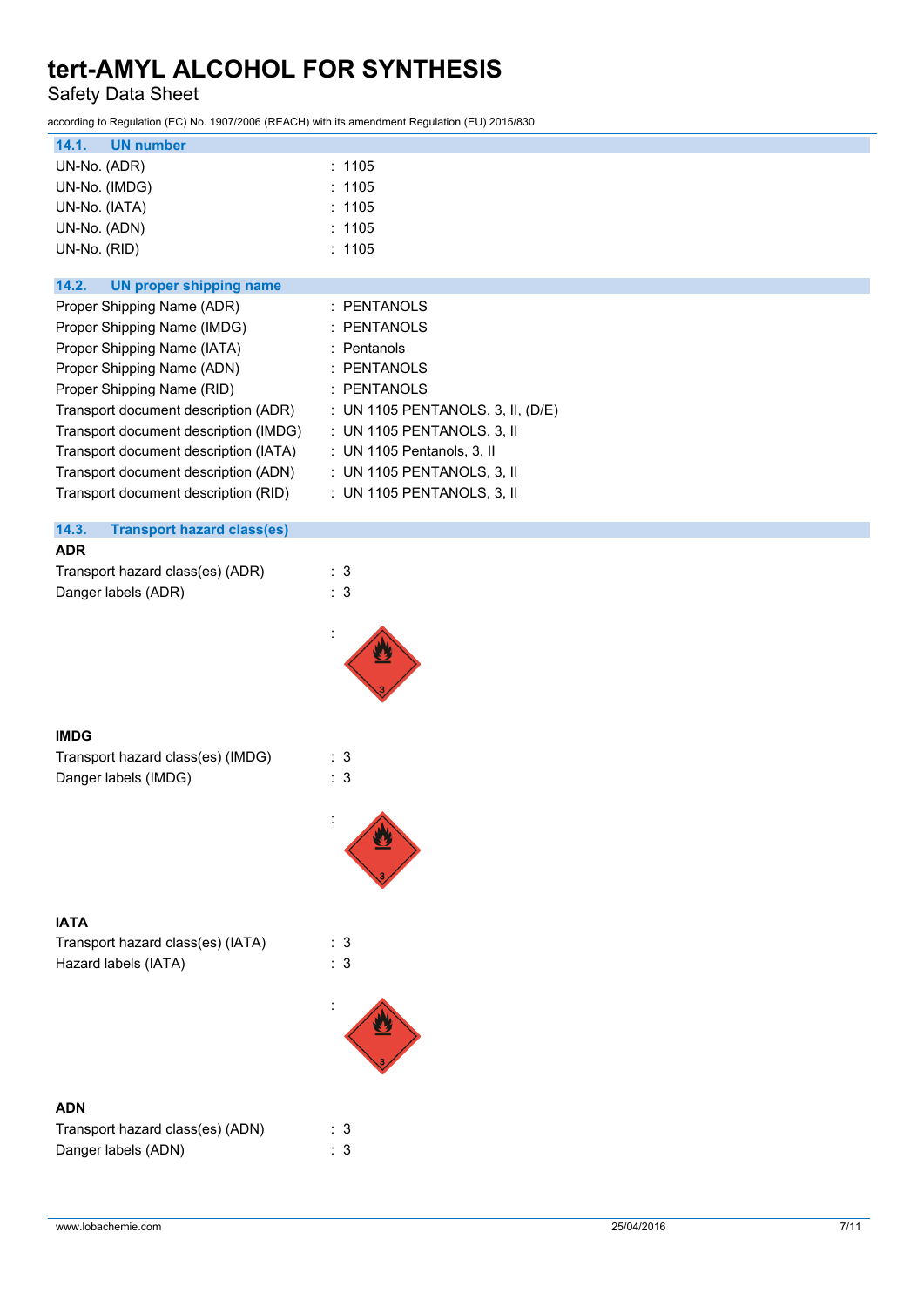Safety Data Sheet

according to Regulation (EC) No. 1907/2006 (REACH) with its amendment Regulation (EU) 2015/830



| www.lobachemie.com                                           |                     | 25/04/2016 | 8/11 |
|--------------------------------------------------------------|---------------------|------------|------|
| Excepted quantities (IMDG)                                   | $\therefore$ E2     |            |      |
| Limited quantities (IMDG)                                    | : 1L                |            |      |
| - Transport by sea                                           |                     |            |      |
| EAC code                                                     | $: \cdot3YE$        |            |      |
| Tunnel restriction code (ADR)                                | : D/E               |            |      |
|                                                              | 1105                |            |      |
| Orange plates                                                | 33                  |            |      |
| Hazard identification number (Kemler No.)                    | : 33                |            |      |
| Special provisions for carriage - Operation<br>(ADR)         | : S2, S20           |            |      |
| Transport category (ADR)                                     | : 2                 |            |      |
| Vehicle for tank carriage                                    | : FL                |            |      |
| Tank code (ADR)                                              | $:$ LGBF            |            |      |
| Portable tank and bulk container special<br>provisions (ADR) | : TP1, TP29         |            |      |
| Portable tank and bulk container<br>instructions (ADR)       | : T4                |            |      |
| Mixed packing provisions (ADR)                               | : MP19              |            |      |
| Packing instructions (ADR)                                   | : P001, IBC02, R001 |            |      |
| Excepted quantities (ADR)                                    | $\therefore$ E2     |            |      |
| Limited quantities (ADR)                                     | : 11                |            |      |
| Classification code (ADR)                                    | $\therefore$ F1     |            |      |
| - Overland transport                                         |                     |            |      |
| <b>Special precautions for user</b><br>14.6.                 |                     |            |      |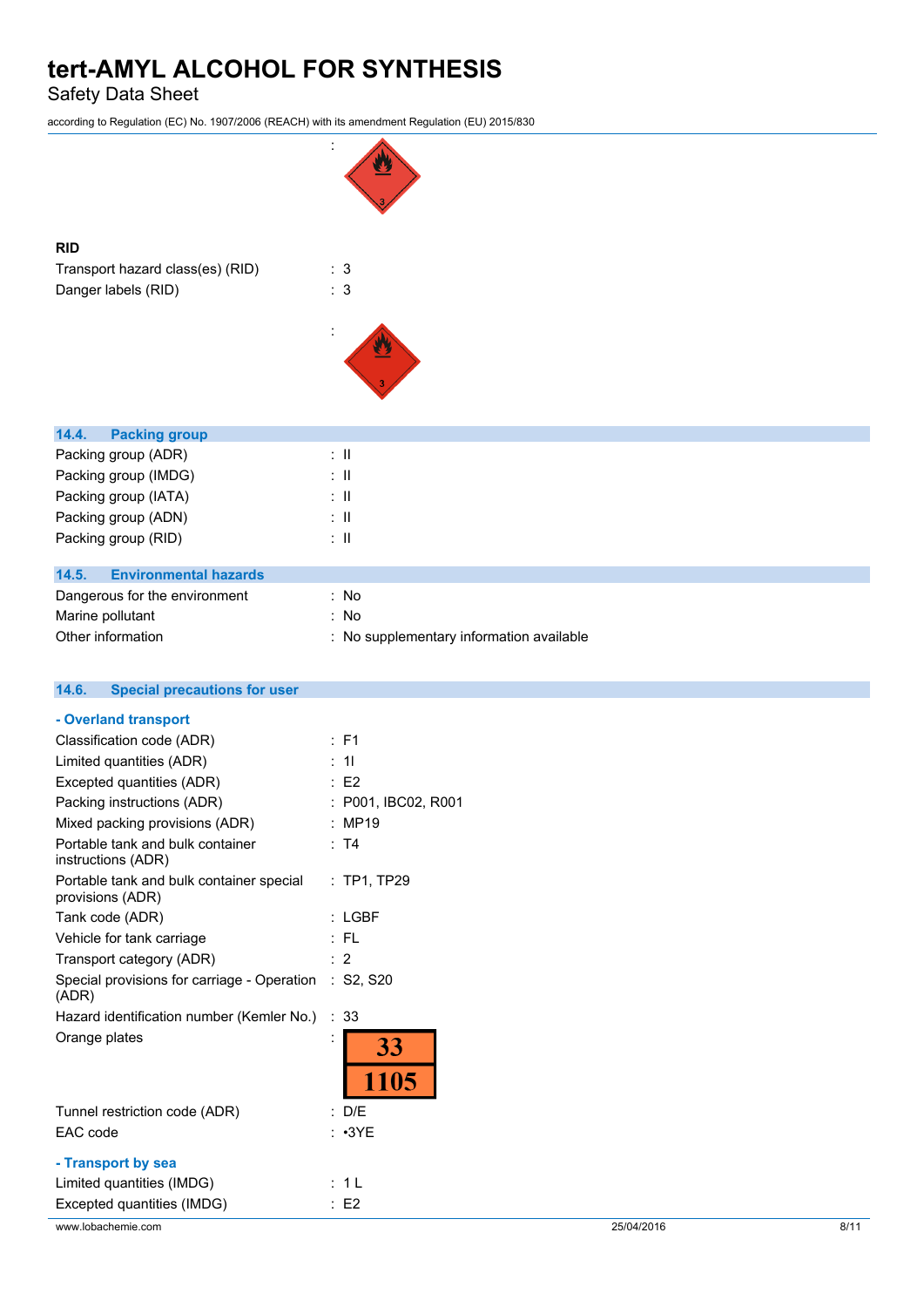Safety Data Sheet

according to Regulation (EC) No. 1907/2006 (REACH) with its amendment Regulation (EU) 2015/830

| Packing instructions (IMDG)                                  | : P001                                                                                                                  |
|--------------------------------------------------------------|-------------------------------------------------------------------------------------------------------------------------|
| IBC packing instructions (IMDG)                              | : IBCO2                                                                                                                 |
| Tank instructions (IMDG)                                     | : T4                                                                                                                    |
| Tank special provisions (IMDG)                               | : TP1, TP29                                                                                                             |
| EmS-No. (Fire)                                               | $: F-E$                                                                                                                 |
| EmS-No. (Spillage)                                           | $: S-D$                                                                                                                 |
| Stowage category (IMDG)                                      | $\therefore$ B                                                                                                          |
| Properties and observations (IMDG)                           | : Colourless liquids with a strong odour. Immiscible with water. tertiary-AMYL<br>ALCOHOL: flashpoint 19°C to 21°C c.c. |
| MFAG-No                                                      | : 129                                                                                                                   |
| - Air transport                                              |                                                                                                                         |
| PCA Excepted quantities (IATA)                               | $\therefore$ E2                                                                                                         |
| PCA Limited quantities (IATA)                                | : Y341                                                                                                                  |
| PCA limited quantity max net quantity<br>(IATA)              | : 1L                                                                                                                    |
| PCA packing instructions (IATA)                              | : 353                                                                                                                   |
| PCA max net quantity (IATA)                                  | : 5L                                                                                                                    |
| CAO packing instructions (IATA)                              | : 364                                                                                                                   |
| CAO max net quantity (IATA)                                  | : 60L                                                                                                                   |
| Special provisions (IATA)                                    | : A3                                                                                                                    |
| ERG code (IATA)                                              | : 3L                                                                                                                    |
| - Inland waterway transport                                  |                                                                                                                         |
| Classification code (ADN)                                    | : F1                                                                                                                    |
| Limited quantities (ADN)                                     | : 1L                                                                                                                    |
| Excepted quantities (ADN)                                    | $\therefore$ E2                                                                                                         |
| Equipment required (ADN)                                     | $:$ PP, EX, A                                                                                                           |
| Ventilation (ADN)                                            | : VE01                                                                                                                  |
| Number of blue cones/lights (ADN)                            | $\therefore$ 1                                                                                                          |
| - Rail transport                                             |                                                                                                                         |
| Classification code (RID)                                    | : F1                                                                                                                    |
| Limited quantities (RID)                                     | : 1L                                                                                                                    |
| Excepted quantities (RID)                                    | $\therefore$ E2                                                                                                         |
| Packing instructions (RID)                                   | : P001, IBC02, R001                                                                                                     |
| Mixed packing provisions (RID)                               | : MP19                                                                                                                  |
| Portable tank and bulk container<br>instructions (RID)       | : T4                                                                                                                    |
| Portable tank and bulk container special<br>provisions (RID) | : TP1, TP29                                                                                                             |
| Tank codes for RID tanks (RID)                               | $:$ LGBF                                                                                                                |
| Transport category (RID)                                     | $\therefore$ 2                                                                                                          |
| Colis express (express parcels) (RID)                        | : CE7                                                                                                                   |
| Hazard identification number (RID)                           | : 33                                                                                                                    |

**14.7. Transport in bulk according to Annex II of MARPOL 73/78 and the IBC Code** Not applicable

**SECTION 15: Regulatory information**

**15.1. Safety, health and environmental regulations/legislation specific for the substance or mixture**

#### **15.1.1. EU-Regulations**

#### No REACH Annex XVII restrictions

tert-AMYL ALCOHOL FOR SYNTHESIS is not on the REACH Candidate List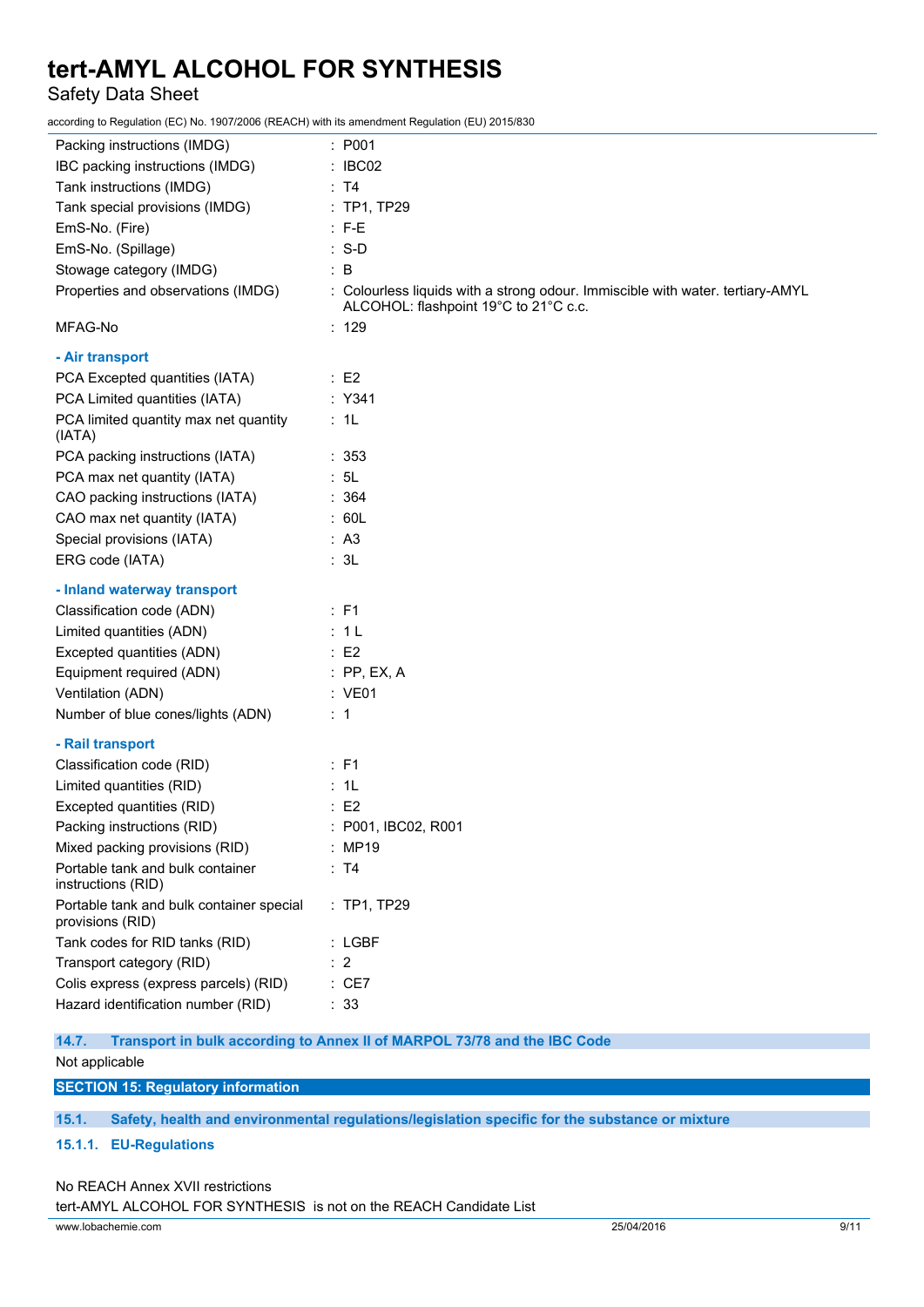Safety Data Sheet

according to Regulation (EC) No. 1907/2006 (REACH) with its amendment Regulation (EU) 2015/830

tert-AMYL ALCOHOL FOR SYNTHESIS is not on the REACH Annex XIV List

#### **15.1.2. National regulations**

#### **Germany**

| 12th Ordinance Implementing the Federal<br>Immission Control Act - 12. BlmSchV | : Is not subject of the 12. BlmSchV (Hazardous Incident Ordinance) |
|--------------------------------------------------------------------------------|--------------------------------------------------------------------|
| <b>Netherlands</b>                                                             |                                                                    |
| SZW-lijst van kankerverwekkende stoffen                                        | : The substance is not listed                                      |
| SZW-lijst van mutagene stoffen.                                                | $\cdot$ The substance is not listed.                               |

| <u>UZVV-IIISL VAITTITULAUGITE SLUITEIT</u>                                              | . THE SUDSPAINE IS TILL TISKED.                                                                                             |  |  |
|-----------------------------------------------------------------------------------------|-----------------------------------------------------------------------------------------------------------------------------|--|--|
| NIET-limitatieve lijst van voor de<br>voortplanting giftige stoffen – Borstvoeding      | $\therefore$ The substance is not listed                                                                                    |  |  |
| NIET-limitatieve lijst van voor de<br>voortplanting giftige stoffen -<br>Vruchtbaarheid | $\therefore$ The substance is not listed                                                                                    |  |  |
| NIET-limitatieve lijst van voor de<br>voortplanting giftige stoffen - Ontwikkeling      | $\therefore$ The substance is not listed                                                                                    |  |  |
| <b>Denmark</b>                                                                          |                                                                                                                             |  |  |
| Class for fire hazard                                                                   | $\therefore$ Class I-1                                                                                                      |  |  |
| Store unit                                                                              | $: 1$ liter                                                                                                                 |  |  |
| <b>Classification remarks</b>                                                           | : F <flam. 2="" lig.="">; Emergency management quidelines for the storage of flammable<br/>liquids must be followed</flam.> |  |  |

: Young people below the age of 18 years are not allowed to use the product

| Recommendations Danish Regulation |  |
|-----------------------------------|--|
|                                   |  |

#### **15.2. Chemical safety assessment**

No additional information available

#### **SECTION 16: Other information**

#### Full text of R-, H- and EUH-statements:

| Acute Tox. 4 (Inhalation) | Acute toxicity (inhal.), Category 4                                                        |
|---------------------------|--------------------------------------------------------------------------------------------|
| Flam. Liq. 2              | Flammable liquids, Category 2                                                              |
| Skin Irrit. 2             | Skin corrosion/irritation, Category 2                                                      |
| STOT SE3                  | Specific target organ toxicity — Single exposure, Category 3, Respiratory tract irritation |
| H <sub>225</sub>          | Highly flammable liquid and vapour.                                                        |
| H315                      | Causes skin irritation.                                                                    |
| H332                      | Harmful if inhaled.                                                                        |
| H335                      | May cause respiratory irritation.                                                          |
| R <sub>11</sub>           | Highly flammable                                                                           |